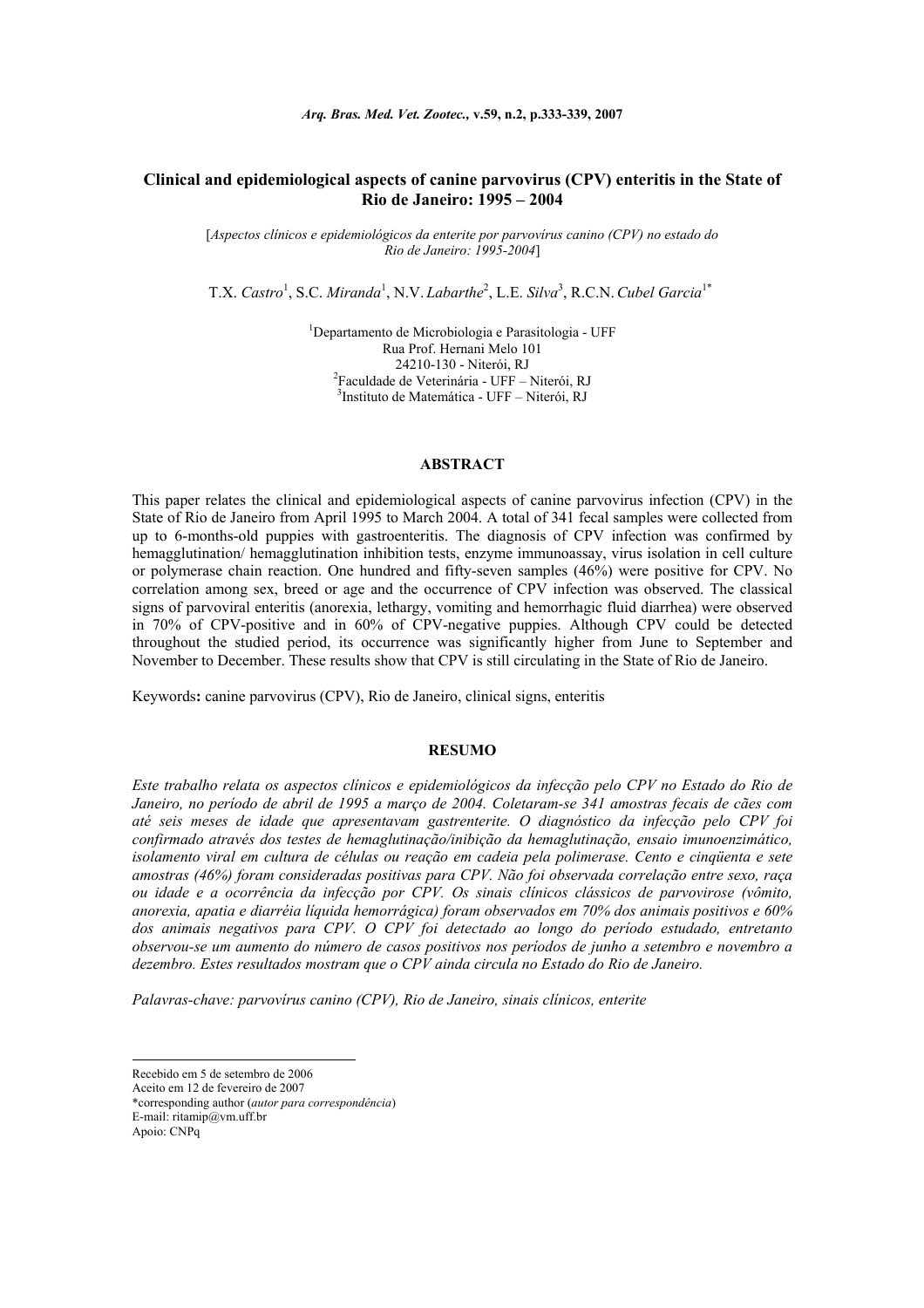# **INTRODUCTION**

Since the emergence of canine parvovirus (CPV) in the late 1970s, virus enteritis has become recognized as one of the most common causes of infectious diarrhea in puppies (Pollock and Coyne, 1993). Although parvovirus infection can be controlled by vaccination, several reports show CPV infection in puppies to be a significant cause of morbidity in Brazil (Homem et al., 1999; Cubel Garcia et al., 2000, 2002).

After the appearance of CPV (CPV-2), analyses of isolates revealed the emergence of new antigenic types termed CPV-2a and CPV-2b in 1979 and 1984, respectively. These variants can be distinguished from the original CPV-2 by using monoclonal antibodies, restriction enzymes and more recently by polymerase chain reaction (PCR). Several reports show that the original CPV-2 is no longer circulating while the new variants CPV-2a and CPV-2b are variously distributed in canine populations worldwide, with no difference in the pathogenesis (Parrish et al., 1985, 1988; Mochizuki et al., 1993; Senda et al., 1995; Pereira et al., 2000; Costa et al., 2005).

The clinical manifestation of CPV infection depends on the age and immune status of the animal, the virulence of the virus, the dose of infectious virus and the preexisting or concurrent parasitic, bacterial or virus infections (McAdaragh et al., 1982; Hagiwara et al., 1996). It has also been reported that Doberman Pinscher, Rottweiler and German Shepherd dogs appear to be under greater risk of developing parvoviral enteritis (Glickman et al., 1985; Houston et al., 1996).

In puppies, the prodromal signs such as lethargy, anorexia and fever appear 4-5 days after infection (PI), followed by an acute onset of vomiting and hemorrhagic diarrhea (5-6 days PI). Viral particles in fecal samples of infected dogs can be detected by hemagglutination test from 3 to 9 days after oral infection and the maximum viral shedding occurs between days 5- 7 PI (Carmichael et al., 1980; Studdert et al., 1983; Macartney et al., 1884). For laboratory testing, the fecal samples should be collected as soon as the enteric signs appear (Carmichael et al., 1980; McAdaragh et al., 1982; Macartney et al., 1984).

Several diagnostic tests have been used to detect the virus or the virus genome in fecal samples of dogs with gastroenteritis: hemagglutination (HA) followed by hemagglutination-inhibition (HI) test, enzyme immunoassay (EIA), virus isolation in cell culture and polymerase chain reaction (PCR) (Carmichael et al*.* 1980; Senda et al*.,* 1986; Mochizuki et al., 1993; Senda et al., 1995; Pereira et al., 2000; Costa et al., 2005). PCR has been mostly used for genomic typing of circulating parvovirus strains (CPV-2a or CPV-2b) as well as to confirm the presence of wild virus (CPV-2a/2b) in fecal samples of puppies that had received CPV-2 (old type) live virus vaccine (Mochizuki et al., 1993; Senda et al., 1995; Pereira et al., 2000; Costa et al., 2005). This confirmation is particularly important for those animals presenting clinical signs during the period of vaccine virus shedding (3-9 days posvaccination) (Carmichael et al., 1981; Costa et al., 2005).

The purpose of this study was to evaluate CPV infection in puppies with gastroenteritis up to 6 months-old. In addition, it was performed an update of the clinical signs and predisposing factors (sex, breed, age, and seasonality) of parvoviral enteritis in the State of Rio de Janeiro, Southwestern Brazil.

### **MATERIALS AND METHODS**

A total of 341 fecal samples, collected during the years 1995-2004 from up to 6-month-old puppies with diarrhea were obtained from different sources within a range of 55 km from the Meteorology Laboratory at the Universidade Federal Fluminense situated at S22°53.806' W043°07.774'. The greater part of these samples (274) were collected by clinicians from a) the Policlínica Veterinária, Universidade Federal Fluminense, Niterói (179) and b) private animal hospitals (95) in the cities of Niterói (34), Rio de Janeiro (30), Teresópolis (23), Petrópolis (6), São Gonçalo (1) and Nova Iguaçu (1). Another 67 samples were collected by our group in the city of Rio de Janeiro: 19 in an animal shelter, 35 in the public animal hospital, Instituto Municipal de Medicina Veterinária Jorge Vaitsman, and 13 from a private veterinary office.

With consent of the owners of the animals, fecal samples were collected after spontaneous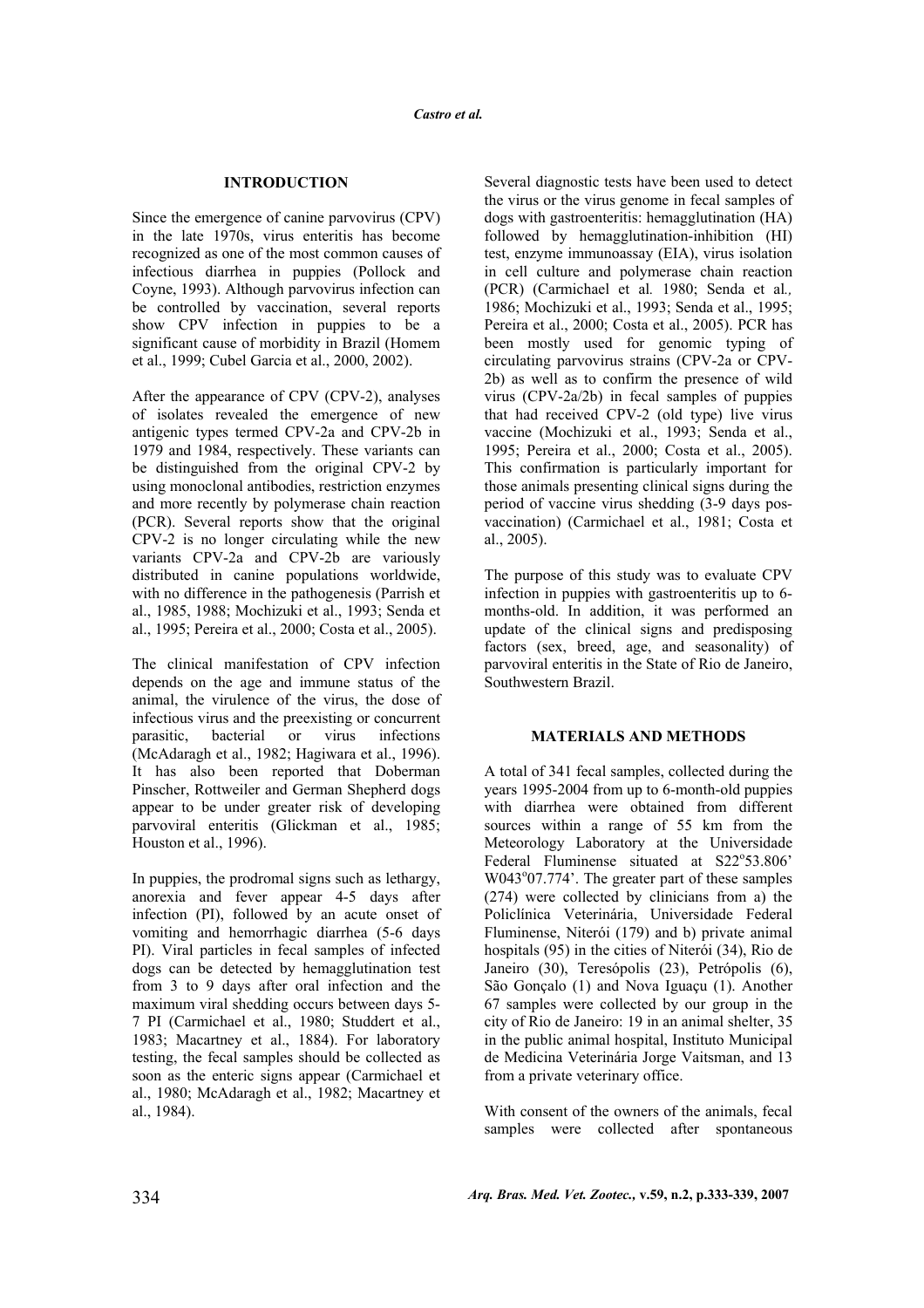intestinal discharge. All the used samples were stored at –20º C prior to examination. Information regarding sex, breed, age, days of disease, clinical findings and CPV vaccination history was drawn from the records.

One hundred and thirty-seven samples were collected from mixed-breed puppies and 201 from purebred puppies: Poodle Toy (37), German Shepherd (35), Rottweiler (21), Cocker Spaniel (19), Fila Brasileiro (13), American Pit Bull Terrier (10), Siberian Husky (9), Doberman Pinscher (8), Labrador Retriever (7) and Yorkshire Terrier (6), Boxer (5), Teckel (5), Great Dane (5), Pinscher (4), Golden Retriever (2), Shar-pei (2), Terrier Brasileiro (2), Akita (1), Basenji (1), Basset Hound (1), Beagle (1), Bull Terrier (1), Collie (1), Dalmatian (1), Pekingese (1), Irish Setter (1), Staffordshire Terrier (1) and Weimaraner (1). For three puppies, no breed information was available.

Approximately 10% suspensions from all fecal samples (341) were prepared in Hank's balanced salt solution or  $\text{Tris-Ca}^{2+}$  (0.01M, pH 7.2) (Carmichael et al., 1980; Costa et al., 2005). The 10% suspensions were then tested for the presence of CPV by hemagglutination test (HA) with porcine or rhesus monkey erythrocytes and confirmed as positive by hemagglutinationinhibiton (HI) test (Cubel Garcia et al., 2000). One hundred and twenty-five samples were used in the testing.

A total of 216 samples was tested by another method in order to confirm CPV diagnosis: virus isolation in cell culture Madin-Darby Canine Kidney – MDCK, commercially available enzyme immunoassay $<sup>1</sup>$  and the polymerase chain</sup> reaction (PCR) (Cubel Garcia et al., 2002; Costa et al., 2005). All the HA/HI positive samples from vaccinated puppies were submitted to PCR with differential primers in an attempt to distinguish wild from modified-live vaccine virus (Costa et al., 2005).

The monthly temperature and relative humidity means from April 1998 to March 2004 were obtained from the Meteorology Laboratory at the Universidade Federal Fluminense.

The statistical significance of proportions (sex, temperature, vaccination and season) was

l

examined by Z-test and a probability less than 0.05 was regarded significant. The significance  $(at \ P < 0.05)$  of association between two categorical variables  $(CPV$  enteritis and categorical variables (CPV enteritis and age/breed/clinical signs of puppies) was determined by Chi-square test  $(\chi^2)$ .

#### **RESULTS**

Fecal samples from 180 male and 158 female puppies with gastroenteritis were tested. Fortysix percent from these (157/341) were positive (78 male and 78 female). For three puppies, one positive for CPV, sex data were not recorded. No statistical difference in relation to sex was found (Table 1).

Approximately 50% of mixed-breed puppies  $(67/137)$  and 44% of purebred puppies  $(89/201)$ were CPV positive, showing no statistically significant difference between these breed categories ( $P > 0.05$ ). As shown in Table 1, 31.8% of purebred puppies (64/201) were from susceptible breeds: German Shepherd, Rottweiler and Doberman Pinscher.

According to the information provided by the owners of the puppies, 81% of the samples (275/341) were collected within one (42 samples), two  $(95)$ , three  $(92)$  or four  $(46)$  days after the onset of the clinical signs. One hundred and thirty-four (85%) of these samples were positive. The major part of the samples (258/341) was from 2 to 4-month-old puppies and the proportion of CPV positive samples in this group was higher than in the puppies of other ages  $(P<0.05)$ .

The classical clinical signs of CPV enteritis (vomiting, anorexia, lethargy and hemorrhagic fluid diarrhea) could be observed in 69% (109/157) of the CPV positive and 60% (111/184) of CPV negative puppies. For the remaining 121 puppies, the association of clinical signs was variable (Fig. 1). The comparison of the clinical signs observed in CPV-positive and CPV-negative puppies showed no difference ( $P > 0.05$ ).

The classical clinical signs of CPV enteritis were observed in 75% (21/28) of the CPV-positive puppies from susceptible breeds and in 66% (85/128) of all the other puppies (purebred and mixed-breed). This difference however was not statistically significant (P>0.05).

<sup>&</sup>lt;sup>1</sup> Idexx Laboratories Inc.- West brook, USA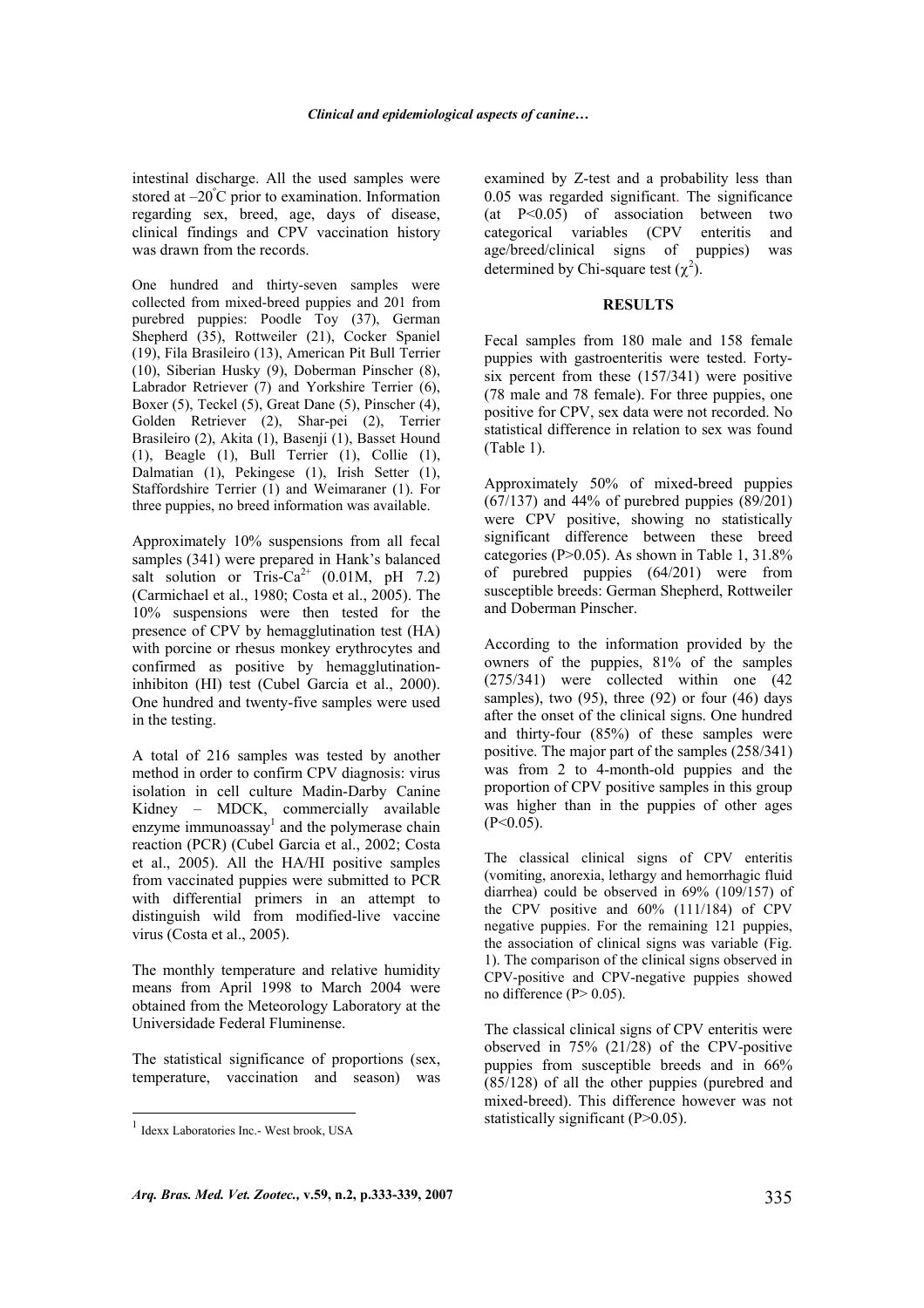|                             | Samples          |        |      | Statistical analysis |  |
|-----------------------------|------------------|--------|------|----------------------|--|
|                             | positive / total | $(\%)$ | Z    | P <sup>a</sup>       |  |
| Sex                         |                  |        |      |                      |  |
| Male                        | 78/180           | (43.3) | 1.11 | 0.267                |  |
| Female                      | 78/158           | (49.4) |      |                      |  |
| <b>Breed</b>                |                  |        |      |                      |  |
| susceptible <sup>b</sup>    | 28/64            | (43.8) | 0.41 | 0.683                |  |
| non susceptible             | 129/277          | (46.6) |      |                      |  |
| Vaccinated                  |                  |        |      |                      |  |
| yes                         | 46/96            | (47.9) | 0.36 | 0.716                |  |
| no<br>$2 - 0 - 1$<br>$\sim$ | 97/213           | (45.5) |      |                      |  |

| Table 1. Number of samples from puppies up to 6-month-age tested for CPV infection according to sex, |  |
|------------------------------------------------------------------------------------------------------|--|
| breed-susceptibility and vaccination.                                                                |  |

 $aP<0.05$  significant

<sup>b</sup>German Shepherd (14/35), Rottweiler (10/21) and Doberman Pinscher (4/8)



Figure 1. Clinical signs of 341 puppies with gastroenteritis up to 6-moth-age with and without CPV infection. V: vomiting; A: anorexia; L: lethargy; F: fluid; S: soft; H: hemorrhagic; D: diarrhea. Others: CPV positive: V, A, HFD (1); V, A, HSD (1); V, L, HSD (1); V, FD (1); V,SD (1); A, L, HSD (1); A, L, SD (1); A, HFD (1); A, HSD (1); L, HFD (1); L, SD (1). CPV negative: V, A, HFD (2); V, A, FD (1); V, L, HSD (2); V, L, SD (1); V, FD (2); A, L, HSD (1); A, L, SD (2); A, FD (2); A, SD (1); L, HFD (1); L, SD (2) HSD (1).

Hyperthermia ( $>39.5^{\circ}$  C) was observed in both CPV infected (24/115) and non-infected (30/127) puppies. For 99 puppies these data was missed in the records. No statistical difference with regard to hyperthermia and CPV infection was found  $(P>0.05)$ .

Vaccinated puppies (46/96 - 47.9%) as well as non-vaccinated puppies (97/213 - 45.5%) were infected (Table 1). From 32 puppies for which vaccination data were missed, 14 (44%) were infected.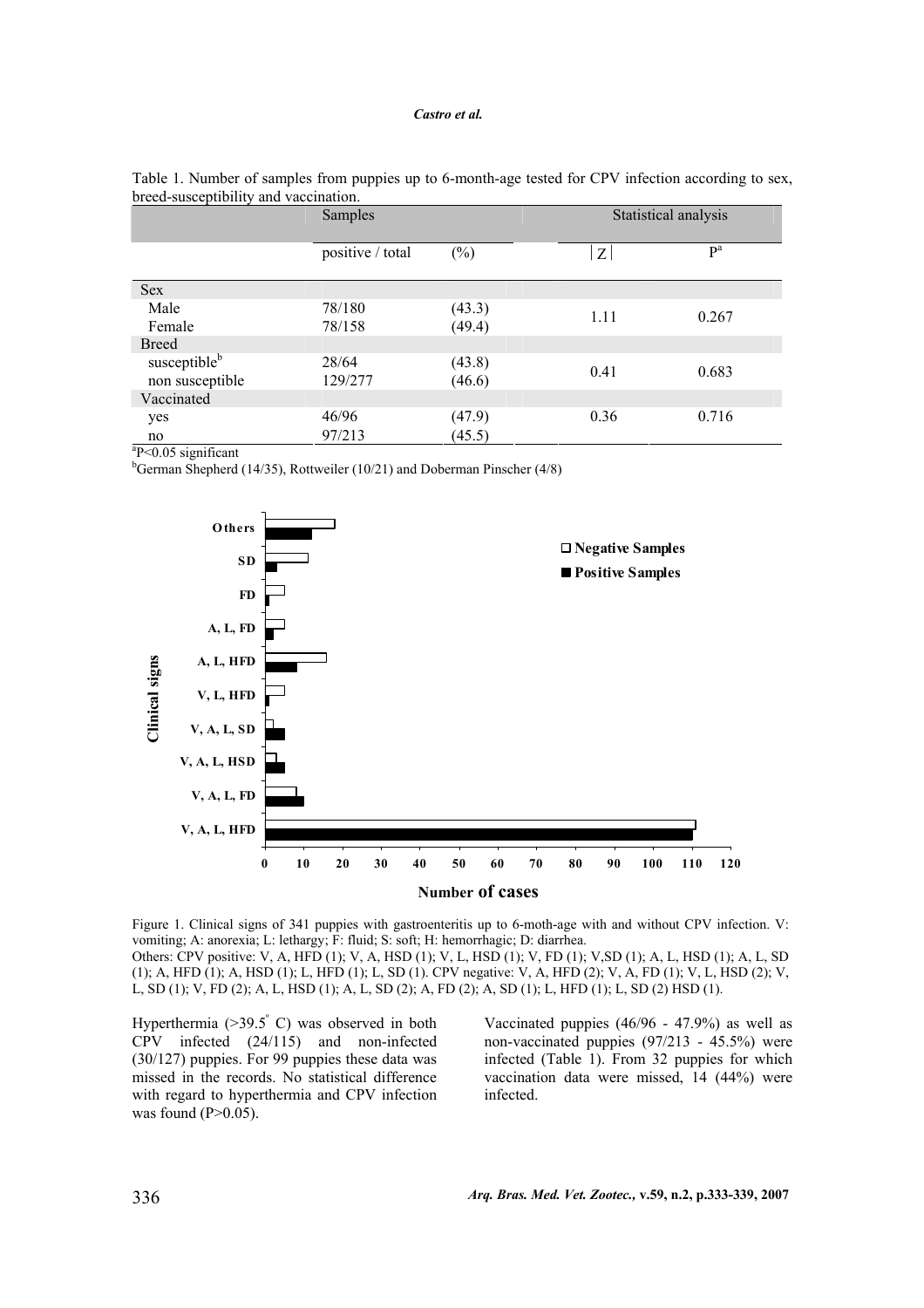For 34 out of the 46 CPV positive vaccinated puppies, the interval between vaccination and the onset of the clinical signs was known and, from these, 13 samples were collected during the period of vaccine virus shedding (3-9 days postvaccination). As these 13 puppies were vaccinated with old type virus (CPV-2), PCR could confirm the infection with wild virus (CPV-2b). For 12 at of the 46 vaccinated puppies vaccine data were missed.

The proportion of positive cases and the monthly temperature and relative humidity means for the period from April 1998 to March 2004 were analyzed (Fig. 2). Although parvovirus could be detected throughout the studied period, a significant raise  $(P<0.05)$  in the occurrence of CPV from June to September and from November to December was observed.



Figure 2. Correlation between the distribution of CPV cases and the monthly average temperature and relative humidity from 1998 to 2004 (Metereology Laboratory – Universidade Federal Fluminense).

#### **DISCUSSION**

It was possible to demonstrate canine parvovirus infection in 46% of the puppies with gastroenteritis from April 1995 to March 2004. Though 80% of the analyzed samples were collected during maximum virus shedding (1 to 4 days PI) when it is possible to detect the virus using HA assay (Carmichael et al., 1980; Studdert et al., 1983), the major part of the samples were also tested by another method (virus isolation in cell culture, enzyme immunoassay or PCR) in order to improve accuracy.

No association of CPV enteritis with the sex of the dogs was found. This is in agreement with other reports that also showed the risk of infection not to be significantly higher for males than for females (Glickman et al., 1985; Houston et al., 1996)

As also demonstrated by other authors (Houston et al., 1996; Homem et al., 1999), in this study, most of the diarrheic samples were obtained from 2-4 month-old puppies. It is well known that increased intestinal epithelial turnover caused by changes in the bacterial microbiota and diet (weaning) is a predisposing factor to CPV infection (McAdaragh et al., 1982; Hagiwara et al., 1996).

In this survey, the classical signs of CPV infection were identified in 70% of CPV-positive

*Arq. Bras. Med. Vet. Zootec.,* **v.59, n.2, p.333-339, 2007** 337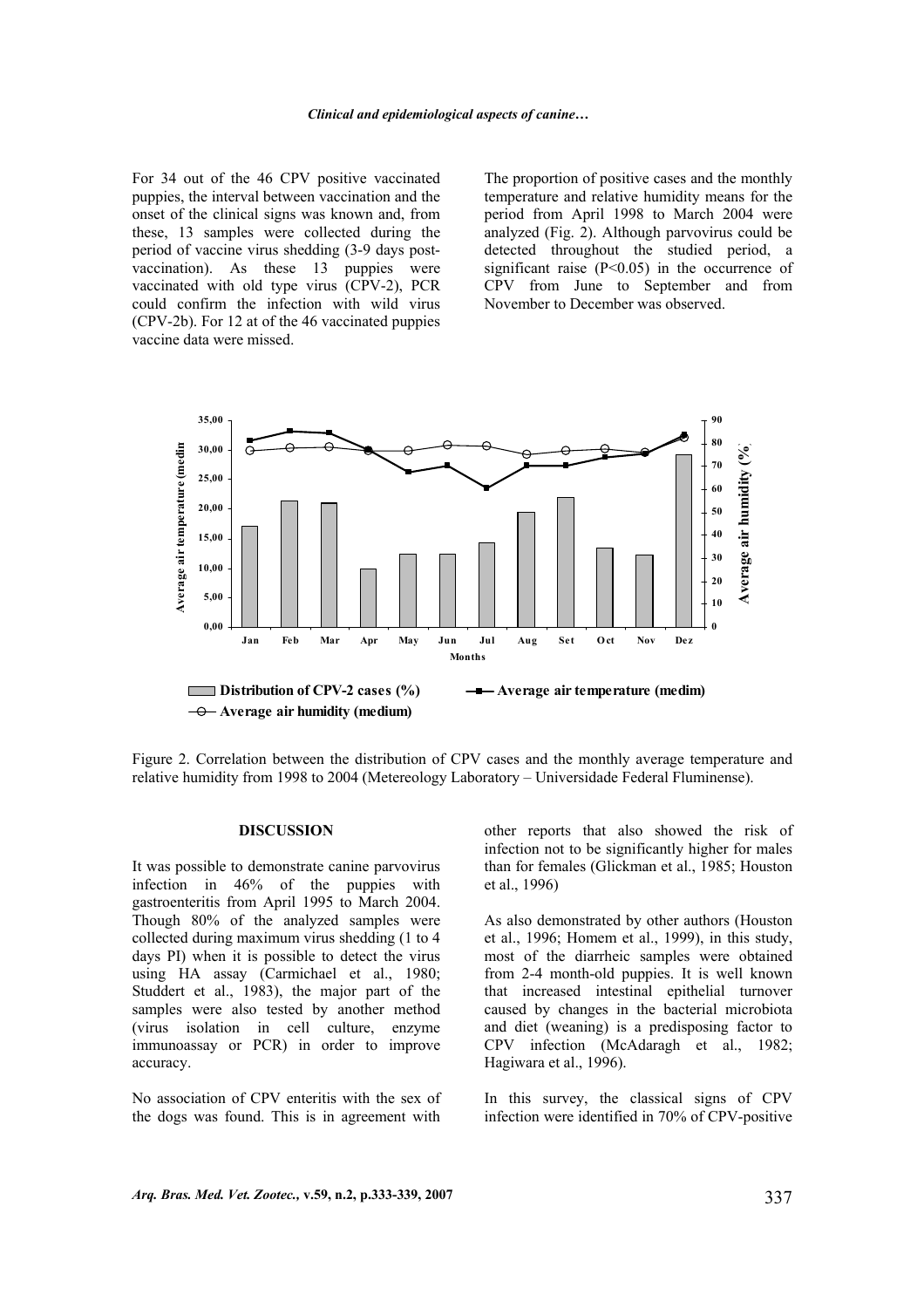and 60% of CPV-negative puppies, suggesting that the clinicians, aware of the objective of this study, probably collected samples based on this criterion. As also suggested by other authors, hyperthermia  $(>39.5^{\circ} \text{ C})$  should not be correlated to parvoviral enteritis (Hagiwara et al., 1980; McAdaragh et al., 1982) since no association with the disease could be established.

It has further been reported that Doberman Pinscher, Rottweiler and German Shepherd puppies are under greater risk of developing CPV enteritis than mixed-breed dogs. The reasons for this are unknown. These breeds may be more susceptible to infection or develop more severe disease when infected (Glickman et al., 1985; Houston et al., 1996). In this study, approximately 50% of the purebred puppies were from susceptible breeds and the greater part of them (75%) presented the classic clinical signs, associated with severe disease. The great variety of breeds used in this study, however, made it difficult to associate an increased risk for developing CPV enteritis with any specific breed.

Parvoviral enteritis can be controlled by vaccination but it is well known that maternally derived antibodies may interfere with the immune response of the puppies. In order to achieve appropriate protection, it is necessary to complete the vaccination schedule (Pollock and Coyne, 1993). The comparison of vaccinated and non-vaccinated CPV-positive puppies in this study may lead to an erroneous interpretation of the importance of vaccination for the prevention of the disease. It must be pointed out that 43/46 vaccinated puppies had not completed the vaccination schedule.

HA/HI tests for virus diagnosis do not allow distinguishing between wild or vaccine virus (Mochizuki et al., 1993; Senda et al., 1995; Pereira et al., 2000). The samples collected from vaccinated puppies during the period of vaccine virus shedding were submitted to PCR with differential primers and PCR could confirm the presence of wild virus (CPV-2b) since these puppies had received CPV-2 (old type) live virus vaccine. As most of the vaccines marketed in Brazil for parvovirus prevention are CPV oldtype, PCR can be a useful tool for elucidating CPV infection in vaccinated puppies (Costa et al., 2005).

One of the trends noted in this study was that seasonal variation did not seem to interfere with the circulation of CPV although an increase of CPV positive cases from June to September and from November to December could be observed. While data published by Stann et al. (1984) seem to support this finding, others found seasonal bases for the occurrence of CPV infection (Houston et al., 1996; Mason et al., 1987).

These results show that CPV is circulating in the State of Rio de Janeiro and that laboratory diagnosis of canine parvovirus infection should be included in the differential diagnosis of enteric diseases, especially for puppies up to 6 month-old.

# **ACKNOWLEDGEMENTS**

We thank the clinicians from Policlínica Veterinária/UFF and other private animal hospitals, a public shelter and the Animal Hospital - Instituto Municipal de Medicina Veterinária Jorge Vaitsman - for supplying the fecal samples. The authors also thank Prof. Evandro Barbieri, Instituto de Geoquímica/UFF, who kindly provided the meteorological data, Idexx Laboratory Inc., as well Dr. Liliane M. V. Willi, Universidade Castelo Branco and Dr. José Paulo G. Leite, Fundação Oswaldo Cruz for their cooperation. The authors also wish to thank Christiane Pflegshorl for critical reading of the manuscript. T.X. Castro was awarded with a graduate fellowship from CAPES for participating in the MSc Program of the Faculdade de Medicina Veterinária – UFF.

### **REFERENCES**

CARMICHAEL, L.E.; JOUBERT, J.C.; POLLOCK, R.V. Hemagglutination by canine parvovirus: serologic studies and diagnostic applications. *Am. J. Vet. Res.*, v.41, p.784-791, 1980.

CARMICHAEL, L.E.; JOUBERT, J.C.; POLLOCK, R.V. A modified live canine parvovirus strain with novel plaque characteristics I: viral attenuation and dog response. *Cornell Vet.*, v.71, p.784-791, 1981.

COSTA, A.P.; LEITE, J.P.; LABARTHE, N.V. et al. Genomic typing of canine parvovirus circulating in the State of Rio de Janeiro, Brazil